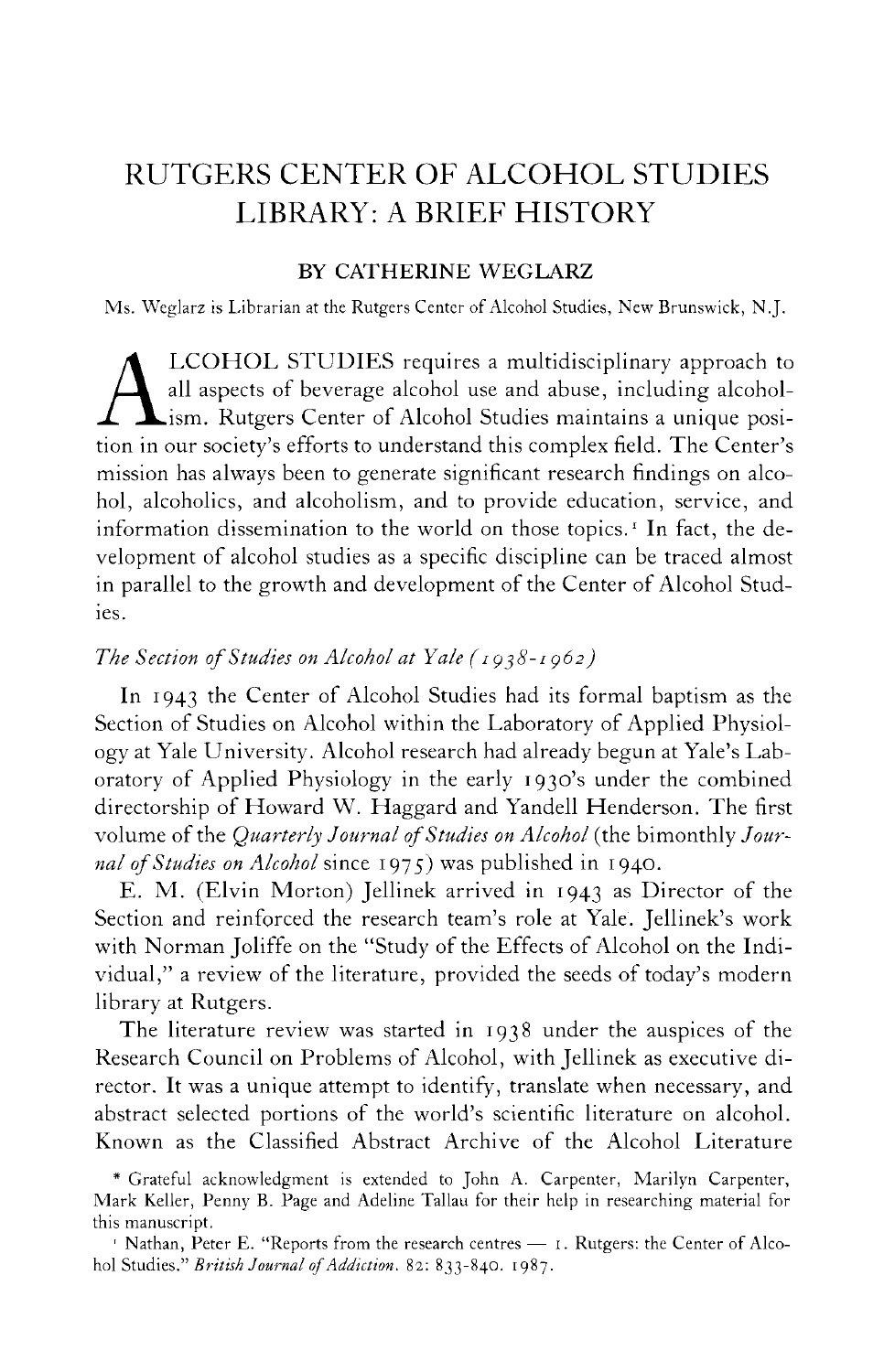(CAAAL), the index of 1029 original subject headings used a punched card manual retrieval system.<sup>2</sup>

Jellinek also brought his research staff from the New York Academy of Medicine to Yale, and the original Documentation and Information Divisions of the Section of Studies on Alcohol were put into place at that time.<sup>3</sup>

National requests for research information began to move efficiently through the Section's Information Division, which developed a symbiotic relationship with the *Quarterly Journal of Studies on Alcohol.* The staff of the Information Division continued to collect, index and abstract the international alcohol literature; the abstracted results were added to the CAAAL , and each issue of the *Quarterly Journal* featured a section of selected abstracts as a current awareness service for its readers. The Information Division was also able to provide tailored subject bibliographies to its clientele, using the CAAAL as a finding aid.<sup>4</sup>

Mark Keller, Managing Editor and then Editor of the *Quarterly Journal! Journal of Studies on Alcohol* from 1950 through 1976, oversaw the continuous process of identifying, processing and disseminating alcohol studies information. In 1972 he outlined a model of a special library using the Library-Documentation-Information-Publication Division of the Center of Alcohol Studies as his example. Here,

. . the specialist documentalists or information scientists . . . process'the literature,' convert it into the classified informational bits, and, on request from anywhere, provide very specific answers to most specific questions, mostly in the form of bibliographies and photocopies of abstracts."<sup>5</sup>

Yet there was not a distinctly separate library at Yale until some time in 1958, and that library did not absorb the information responsibilities of Keller's multifaceted Information Division until well after the Section, now known as the Center of Alcohol Studies, moved to Rutgers University in 1962.

5 Keller, Mark. "A special-library information-center model for a societal-problem field." Pp. 121-129. In: Israel Society of Special Libraries and Information Centers. *ISLIC International Conference on Information Science, Tel Aviv, 29 August-3 September, 197 / : proceedings. Vol. i*. Tel Aviv: National Center of Scientific and Technical Information; 1972.

<sup>2</sup> Page, Penny B. "The origins of alcohol studies: E. M . Jellinek and the documentation of the alcohol research literature." *British Journal of Addiction.* 83: 1095-1103. 1988.

<sup>\*</sup> Keller, Mark. "Mark Keller's history of the alcohol problems field." *The Drinking and Drug Practices Surveyor.* No. 14: 1, 22-28. 1979.

<sup>4</sup> Jellinek, E. M . "The Abstract Archive of the Quarterly Journal of Studies on Alcohol." *Quarterly Journal of Studies on Alcohol. 2: 216-222. 1941.*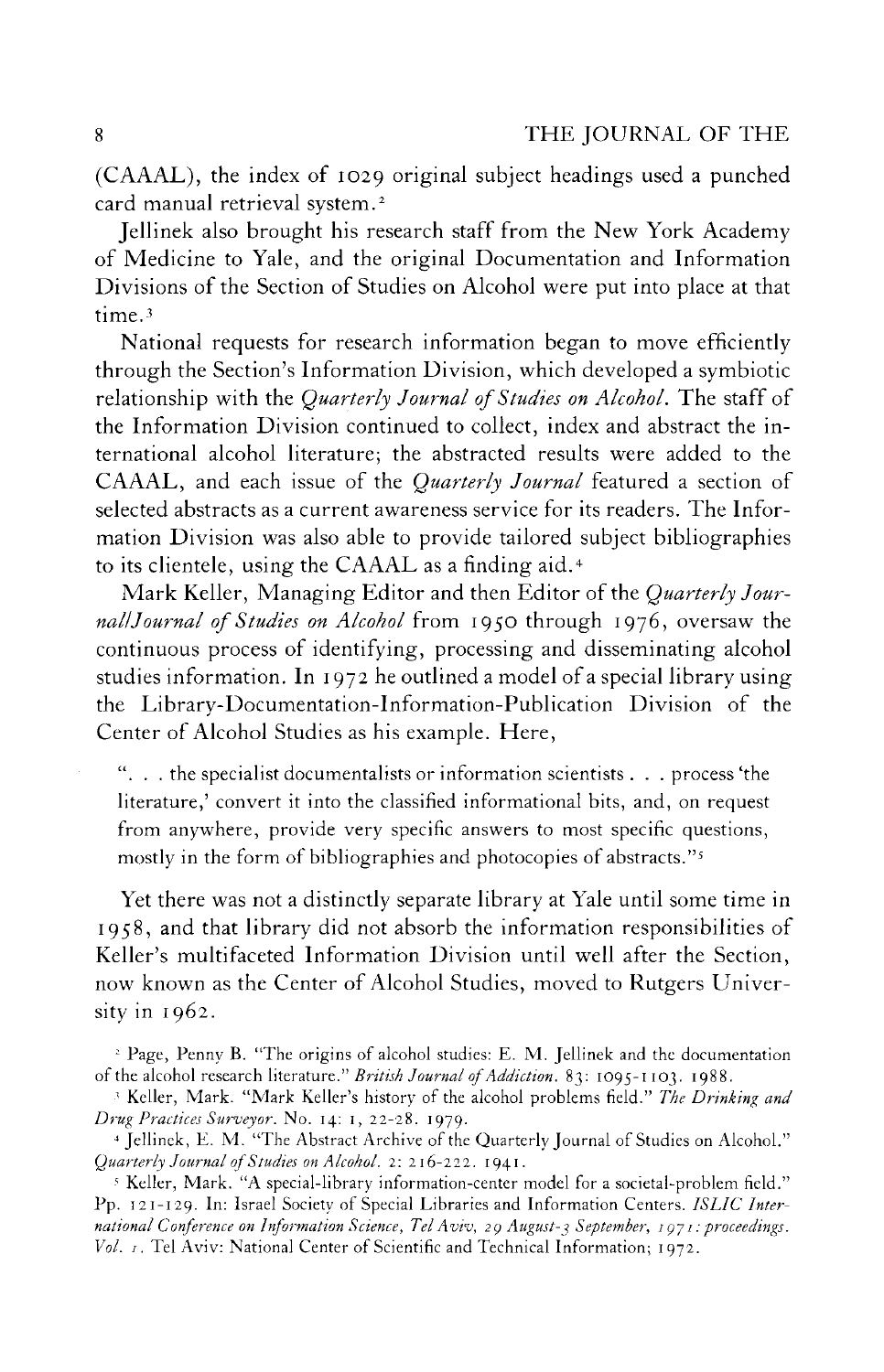We know that by March 1959 the Yale Center had designated a separate physical space in its headquarters for a library. The library's primary responsibility was to serve as a departmental information center. The fledgling library contained bound volumes of 91 periodicals dealing primarily with alcohol, over 75 file boxes of material published by regional organizations dealing with alcoholism and alcohol abuse, and additional books, reports, and reprints on subjects, other than alcoholism, related to beverage alcohol.<sup>6</sup> In support of the work of the Information Division, Esther Henderson initiated an effort to collect full text copies of every document cited in the Classified Archive.<sup>7</sup>

Most of the books had been acquired to support the course work of the Summer School of Alcohol Studies, which held its first session in 1943 and continues to run every summer. (The Summer of 1990 will bring three separate sessions of this continuing education program to the Rutgers New Brunswick campus: the 1990 Summer School of Alcohol Studies, the 1990 New Jersey Summer School of Alcohol and Drug Studies, and the 1990 Advanced School of Alcohol and Drug Studies.)

Additional monograph material in the collection included review copies of books highlighted by the *Quarterly Journal.* Further library collection development efforts do not appear to have been made. However, there was now one location where all the diverse items identified by the Documentation Division could be organized, stored, and made available to the visiting researcher. The new library was also able to provide copies of the items abstracted in the CAAA L via phone or mail request. Adeline Linton was the first to supervise the collection in its new format.

## *The Center of Alcohol Studies at Rutgers ( 1962-1971)*

In 1962 the Center of Alcohol Studies moved to the New Brunswick campus of Rutgers University. This move was funded with support from the National Institute of Mental Health and the Christopher D. Smithers Foundation. Selden D. Bacon, Director of the Center at Yale since Jellinek's departure in 1950, continued in that role at Rutgers.<sup>8</sup>

The Center's Information, Publication and Documentation offices, in-

6 Bacon, Selden D. "Communication of research: role of the Yale Center of Alcohol Studies *y Alumni News of the Yale Center of Alcohol Studies.* 15: 1-3. 1959.

<sup>&</sup>lt;sup>7</sup> Bacon, Selden D. "The McCarthy Memorial Collection in 1971." *Quarterly Journal of Studies on Alcohol.* 32: 472-477. 1971 .

<sup>8</sup> Milgram, Gail G. "The Summer School of Alcohol Studies: an historical and interpretive review." Pp. 59-74. In: Strug, D. L. , Priyadarsini, S. and Hyman, M . M. , eds. *Alcohol Interventions: Historical and Sociocultural Approaches.* New York: The Haworth Press; 1986.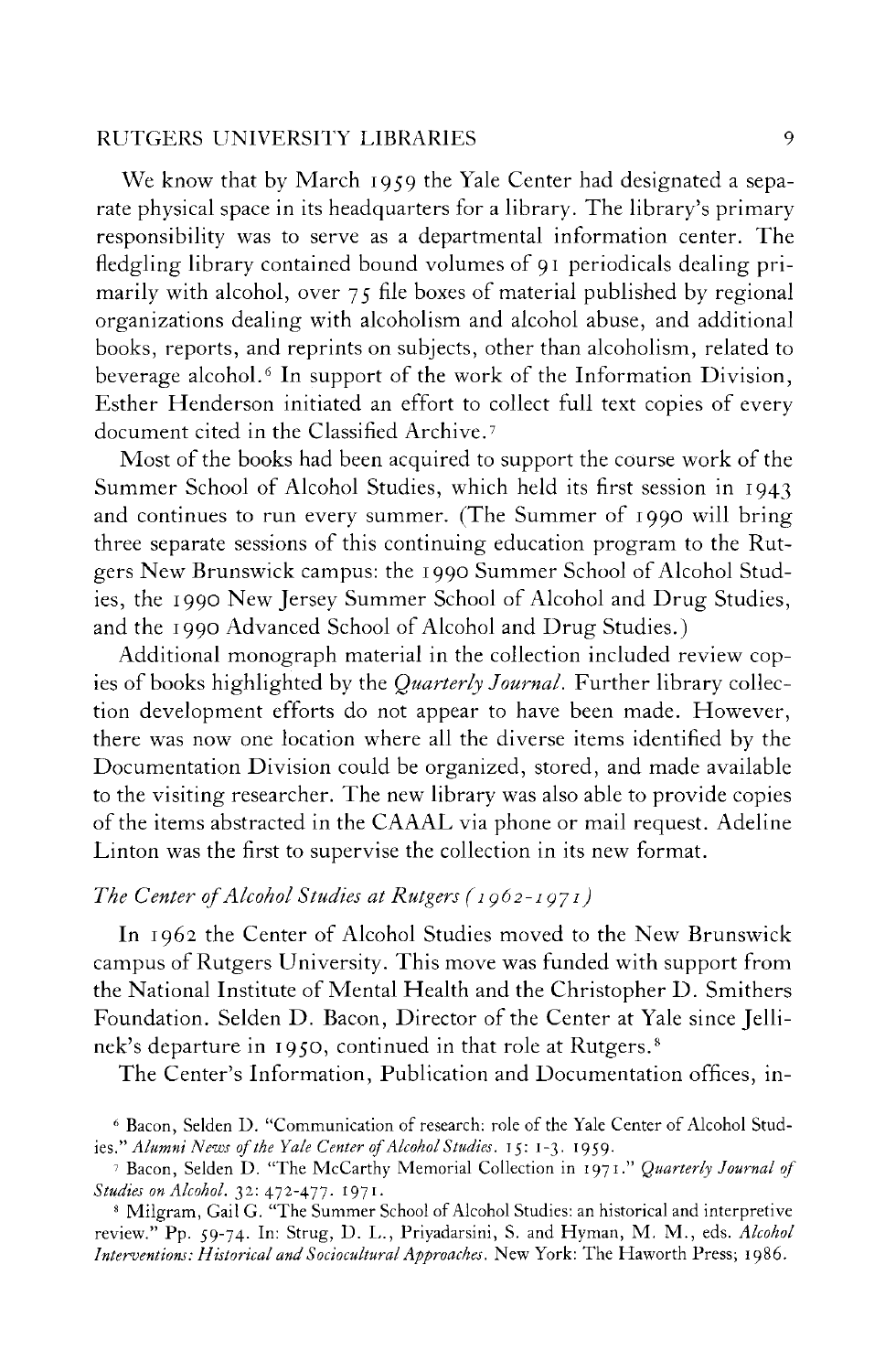eluding the library, were transferred to what is now the headquarters of the Methodist parsonage on Easton Avenue in New Brunswick.

Librarian Adeline Tallau arrived in June of 1962 and discovered the Yale library distributed among various rooms of the old house on Easton Avenue, with most of the journals and non-book materials packed away in boxes in the attic. An additional number of biochemical journals were stored at the offices of David Lester and Leon Greenberg on Busch campus in Piscataway. Books from the Yale Summer School were scheduled to arrive at a later date. Very little of the monograph material was cataloged, and there was only a partial printed list of available journal titles.

Tallau reports that her first bit of business as Librarian was to requisition a typewriter, a Kardex, and an electric eraser. She then had to immediately organize the collection for the 1962 Summer School of Alcohol Studies, which was held at Douglass College that year. A portion of the library was moved to Douglass Campus in New Brunswick for a six-week period and then returned to Easton Avenue.

A second shipment of books soon arrived from Yale, namely, the Anne Roe collection of textbooks on alcohol education. By this time Tallau had managed to set up a system of shelving in the living room of the Easton Avenue house. She had also inventoried the boxes of journals stored in the attic, and produced a holdings list. Monograph material was being systematically cataloged and entered into the Rutgers University Union Catalog.

In 1964 the Rutgers Center of Alcohol Studies moved at last to Christopher D. Smithers Hall on Busch Campus, with the formal dedication occurring on April 2, 1964. The different divisions were reunited from their temporary offices on the Busch and College Avenue campuses in the spacious new building. Tallau supervised the arrangement of the Library's physical space, the selection of library furniture and permanent shelving, and the transfer of the reorganized collection.<sup>9</sup>

The Information Division remained the primary resource for alcohol information requests for the public at that time. The Center's Information specialists continued to prepare and distribute subject specific research bibliographies using the CAAAL system, which was maintained in full operation until 1978.

The Library was the organized repository for printed materials, primarily the full text documents identified in the Classified Archive. In 1965 these documents were designated the McCarthy Memorial Collec-

<sup>9</sup> Adeline Tallau. Rutgers Library of Science and Medicine, Piscataway, NJ. Interview, 1 March 1988.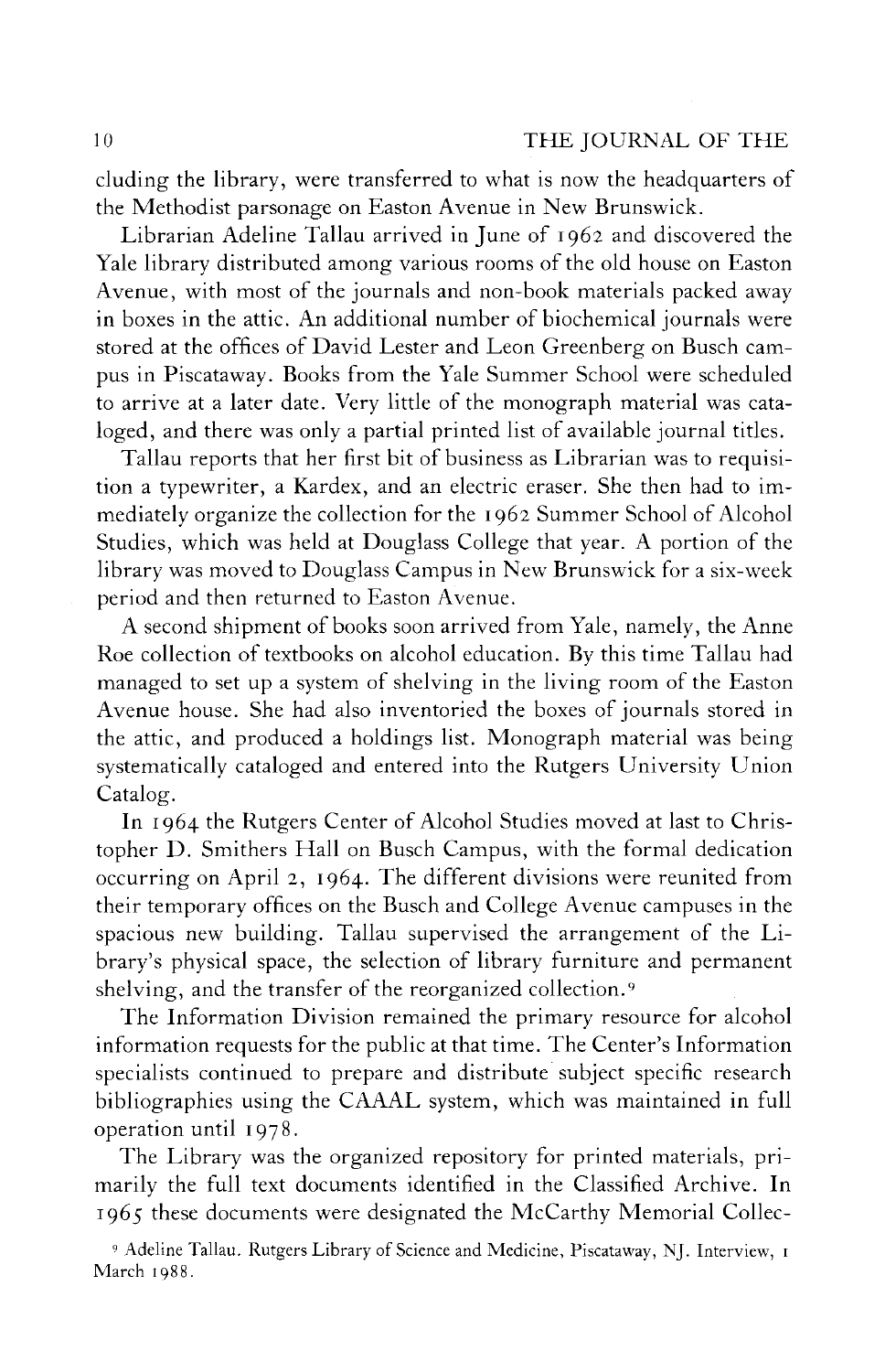tion in honor of Raymond G. McCarthy, one of the Center's illustrious alumni. Center Director Seldon Bacon described the McCarthy Collection in 1971:

"The Collection is . . . the most superb organization of scholarly materials in the field. It is growing. It is useful . . . It is a memorial which we are sure would please Ray and in which the contributors and workers may feel a justifiable pride."<sup>10</sup>

In 1990 the McCarthy Collection is still growing and still useful. It is the core of the modern Center of Alcohol Studies Library.

The Library was also a place where visitors could pursue their own research in 1964. The shelves of books and journals, all related in some way to the study of alcohol and alcohol problems, were recognized as an important compilation. The Library continued as a departmental information resource for the Center's faculty and staff.

Adeline Tallau began a Master Catalog of all items collected by the Library for the *Journal* abstracting service, CAAAL , and the *International Bibliography of Studies on Alcohol IÇOI-IÇ^O* (Mark Keller, ed. New Brunswick, NJ: Rutgers Center of Alcohol Studies; 1966). This catalog contains a single first author entry for each item stored in the Library, as well as alcohol-related citations identified but not held at Smithers Hall. With monographs cataloged in the Rutgers University Union Catalog and non-monograph materials listed in the Master Catalog, there was finally a systematic methodology for locating all Library resources.<sup>11</sup>

## *Rutgers and NIAAA* ( $1971 - 1981$ )

1970 saw greatly increased national emphasis on alcohol research and policy. Most importantly, the National Institute on Alcohol Abuse and Alcoholism (NIAAA), the federal alcoholism agency created by the Hughes Act, was created in December 1970.<sup>12</sup> NIAAA began funding the Center of Alcohol Studies, and the work of the Documentation Division was supported specifically through a series of annual grants administered directly to the Division. These grants continued through 1976; at

<sup>10</sup> Bacon, Selden D. "The McCarthy Memorial Collection in 1971. " *Quarterly Journal of Studies on Alcohol.* 32: 472-477. 1971.

<sup>11</sup> Adeline Tallau. Rutgers Library of Science and Medicine, Piscataway, NJ. Interview, 1 March 1988.

<sup>12</sup> Lewis, Jay. "The federal role in alcoholism research, treatment and prevention." Pp. 385-401. In: Gomberg, E. L. , White, H . R. and Carpenter, J. A., eds. *Alcohol, Science and Society Revisited.* Ann Arbor, MI and New Brunswick, NJ: University of Michigan Press and Rutgers Center of Alcohol Studies; 1982.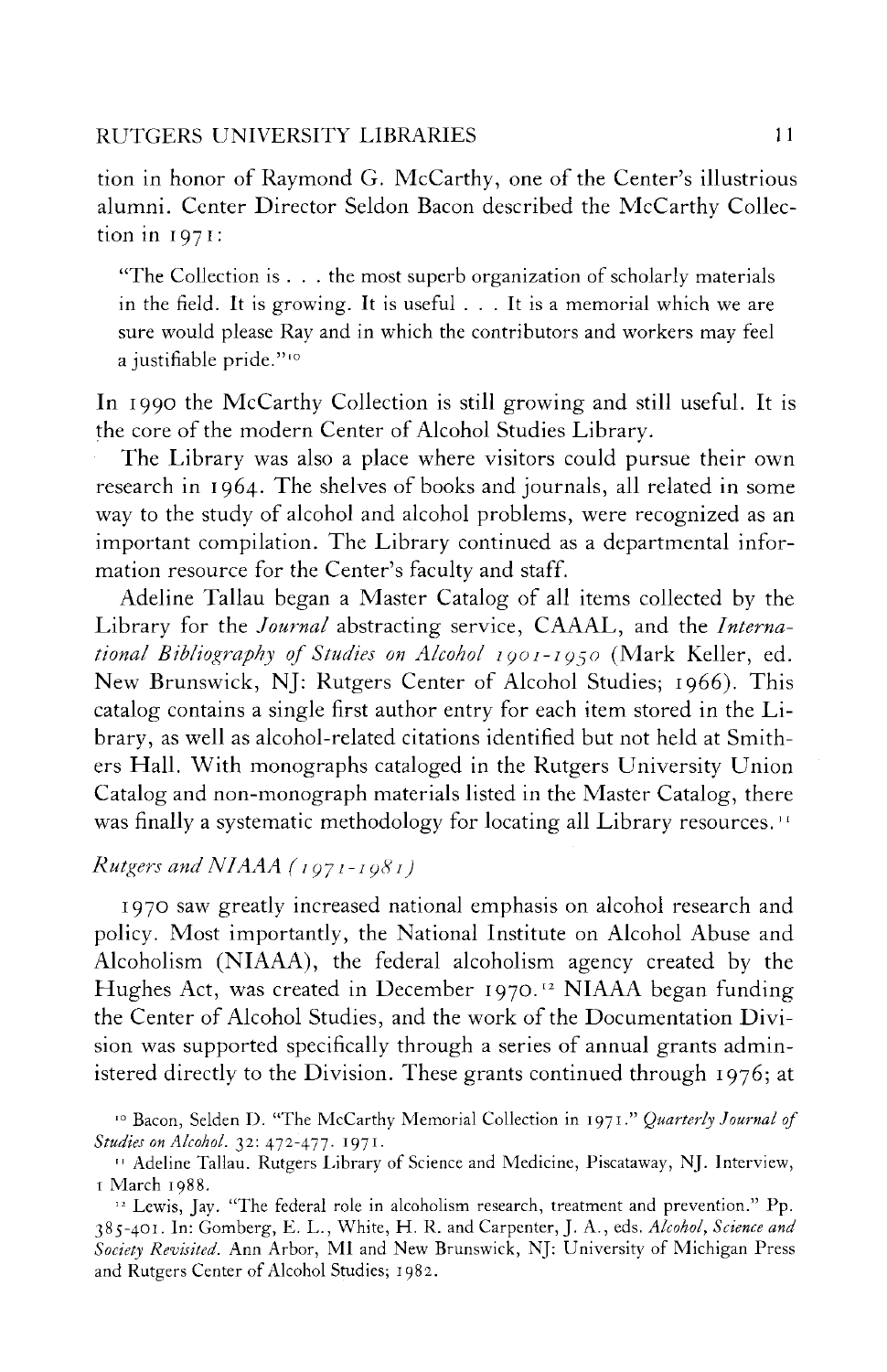that time the federal funding mechanism was changed to a sole contract arrangement between Rutgers and NIAAA referred to as the "Cooperative Agreement."

The beginning of the 1970s also heralded the arrival of Jane Armstrong as Library Director at the Center. The Library, and the other components of the Documentation-Information Division, began to respond to the new interest from the federal government, and the subsequent reaction of the alcohol research community. One of those reactions was an overwhelming increase of published material in the area of alcohol studies, all of which was routinely forwarded through the Center's abstracting and indexing team and deposited in the Library. In 1974, in an effort to streamline a procedure which threatened to become unmanageable, the Documentation Division negotiated with Inforonics (Maynard, MA) to have all abstracts published in the *Journal* translated into machine-readable tape format. Inforonics had been providing this service for the printed index of the *Journal* since 1970. This allowed a new flexibility in organizing the information for publication although the tapes were initially stored in Massachusetts and could not be accessed directly by Center staff.<sup>13</sup>

Maintenance of the Classified Abstract could not keep pace with the rapid acquisition of material. The punched card manual system was growing too large and cumbersome for easy manipulation, and in 1978, CAAAL was closed with nearly 20,000 entries.<sup>14</sup> The Center Library still holds a complete set of CAAAL cards, as do several other libraries and information centers around the world. It remains a unique resource for retrieving retrospective information on alcohol use and problems, particularly because of the inclusion of foreign language material.

The *Journal* continued to identify and publish abstracts until 1982. The *Journal of Studies on Alcohol* annual index from 1978 through 1982 can be used as a printed extension of CAAAL to identify subject specific alcohol references.

In 1980 the Center experimented with operating a bibliographic database of its abstracted references by loading the Inforonics tapes used for producing the *Journal* index onto CDC's (Control Data Corporation) CY-BERNET network. The database, "Alcohol Information Retrieval Sys-

<sup>13</sup> Journal of Studies on Alcohol, Incorporated. Minutes of the Annual Meeting of the Board of Directors on 26 October 1976.

<sup>&#</sup>x27; <sup>4</sup> Page, Penny B. "The Yale/Rutgers Center of Alcohol Studies." Pp. 50-55. In: *Alcohol and other Drug Information Resources: Proceedings of an International Symposium Held in San Diego, CA, March 9-13, 1988.* La Jolla, CA: University of California, San Diego, Program on Alcohol Issues; 1988.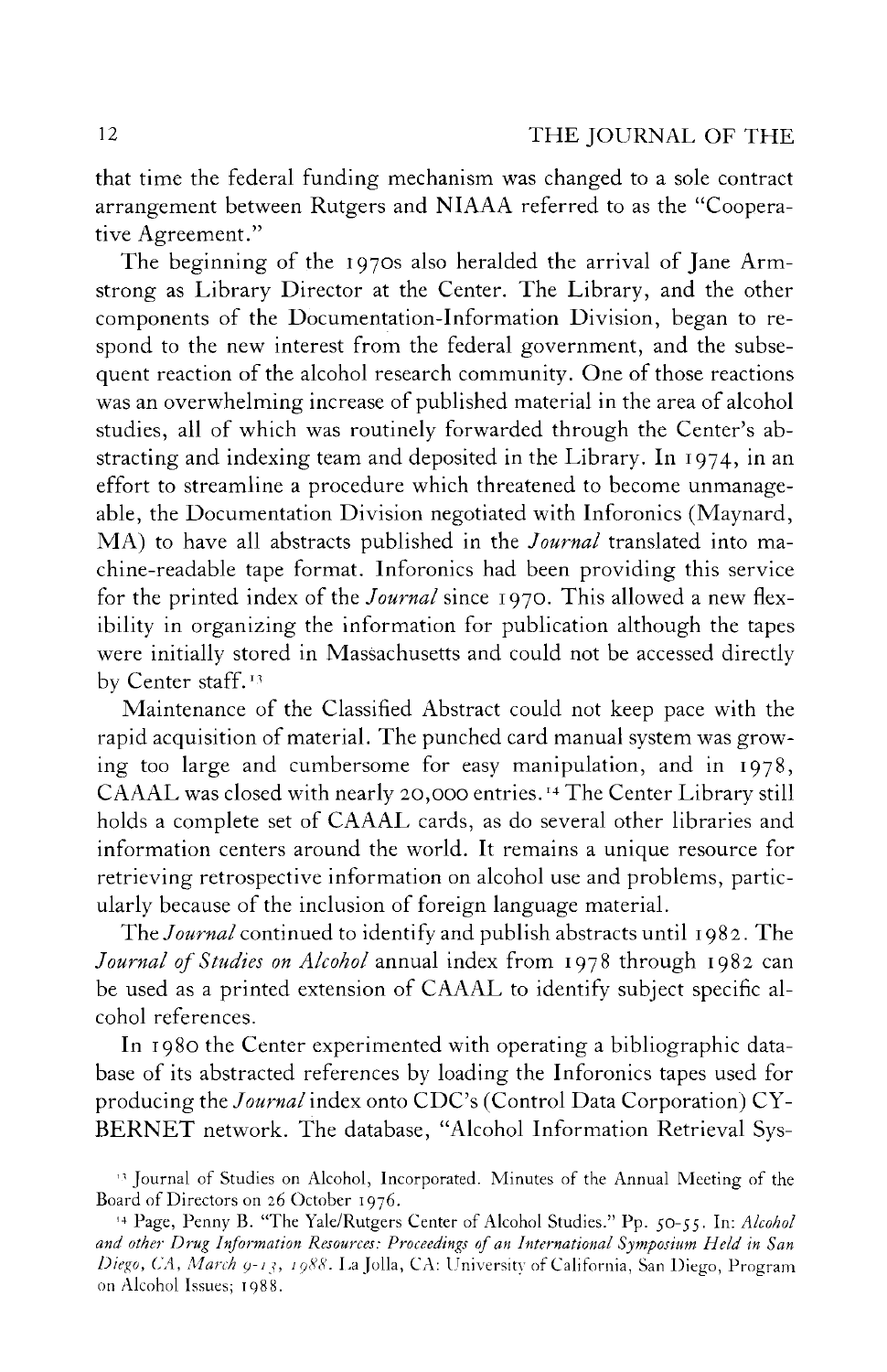tem" (AIRS), offered text word and controlled term searching, truncation, a number of sort options, and off-line and on-line printing. Abstracts were included from 1974 forward, and plans were made to enter all abstracts from CAAAL in one retrospective effort. CDC discontinued the project in 1981, however, and efforts to negotiate with other database vendors were not productive.<sup>15</sup>

The Inforonics tapes had also been loaded onto the bibliographic database operated by the National Clearinghouse for Alcohol Information (NCALI), as a result of the "Cooperative Agreement" between the Center of Alcohol Studies and NIAAA. Citations were included from 1976 forward; the Information Division had direct access to this database until 1983. At that time the file was not commercially available, but in 1988 it was picked up in its current format by BRS Information Technologies as "ETOH-Alcohol and Alcohol Problems Science Database."

Requests for subject specific bibliographies, which had previously been answered using the CAAAL , could now be searched on AIRS or the NCALI file. An outgrowth of the AIRS database was the publication of two series of printed bibliographies on a number of alcohol-related topics. These bibliographies began as printouts on repeatedly requested subjects. "Recent Topics in Alcohol Studies" covered the biomedical literature, and the "Alcohol Bibliography Series" included the psychosocial aspects of alcohol information. The biliographies continue to be maintained by the Library staff in 1990, and now serve as the primary means of subject identification for material in the Library's many collections.

In 1981 NIAAA reevaluated its direct funding of the Information Services at the Center of Alcohol Studies and the "Cooperative Agreement" was terminated in 1983. Contributions to the NCALI database discontinued, as did the Center's on-line access to the database.

# *The Library from 1981-1990*

Again, the beginning of a decade brought significant changes in the Library's evolution. Throughout the 70's Jane Armstrong had operated the Library as a component of the Center's larger Information Division, specifically as an organized collection to house the results of that Division's activities. Direct in-house requests for information were fielded through the Library, while the Information Office responded to phone and mail demands. Armstrong continued to arrange special services for the students and faculty of the Summer School of Alcohol Studies.

Penny Page became Library Director in 1981. The funding cuts re-

\* Ibid.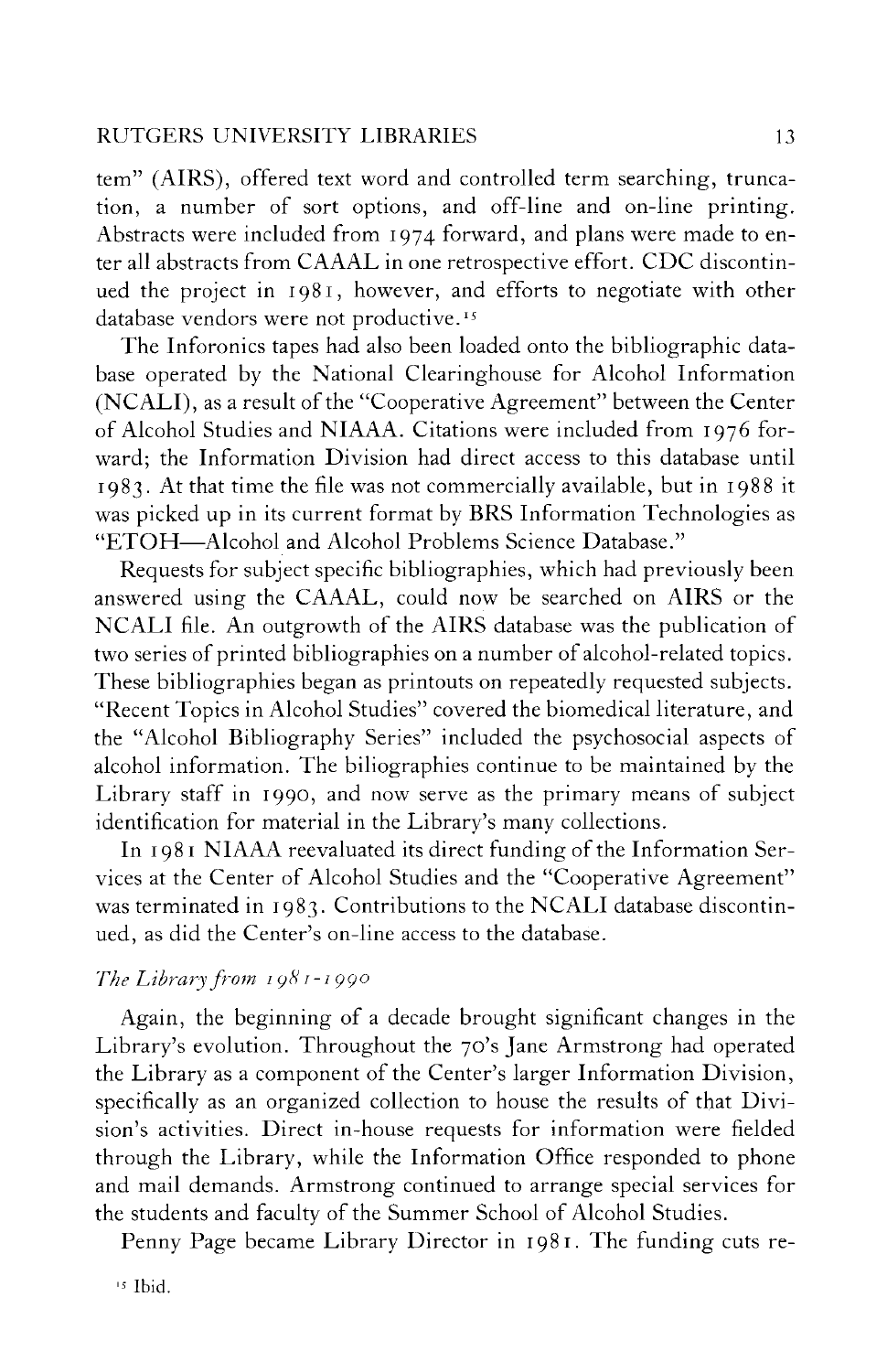sulting from the termination of the "Cooperative Agreement" required a new approach to traditional information services at the Center of Alcohol Studies. The *Journal* was forced to discontinue its abstracting services and the Information Division was disbanded. In 1983 Rutgers University agreed to continue financial support of the Library and Library personnel (two professional librarians and two library assistants) and the Library was integrated into the Rutgers University Library system as a Science Branch Library.

Today, in 1990, the Library remains the primary point of access for information requests through the Center of Alcohol Studies. It serves members of the Rutgers community and the state of New Jersey, as well as visitors from around the world who travel to Smithers Hall to use one of the most comprehensive alcohol studies libraries in existence.

Phone and mail contacts still outnumber those of in-house visitors; the Library routinely offers copies of its expanded bibliography series to replace the services once provided by CAAAL and the two databases operated by the staff of the Information Division. Librarians still perform database searches when appropriate, using a number of commercially available files which span the multidisciplinary subjects relevant to alcohol and other drug literature. Since 1988, citations in the bibliography series (now numbering over 120 separate topics) have also been entered into an in-house database maintained entirely by Library staff. The file holds over 11,000 records which can be searched directly using controlled term and/ or text word retrieval.

Patrons use the bibliographies to directly access material from the McCarthy Collection (over 35,000 documents), monographs on the Library shelves (over 8,000) and articles from some 200 journal titles. The McCarthy Collection now contains reprints of journal articles, conference proceedings and government documents which are considered particularly important to alcohol studies research. An additional reprint collection (20,000 documents) holds materials of the same format deemed less significant as original research contributions. Material formats from both reprint collections also include dissertations, theses, separately authored book chapters, substantive pamphlets, unpublished papers, and subject bibliographies. The monograph collection is fully catalogued and entered into the Rutgers University Library on-line catalog.

Several unique collections have been donated to the Center of Alcohol Studies Library as a result of its history and reputation in the field. In 1976 the Library received the Ralph G. Connor Alcohol Research Reference Files (CARRF) from the estate of Dr. Connor. This collection,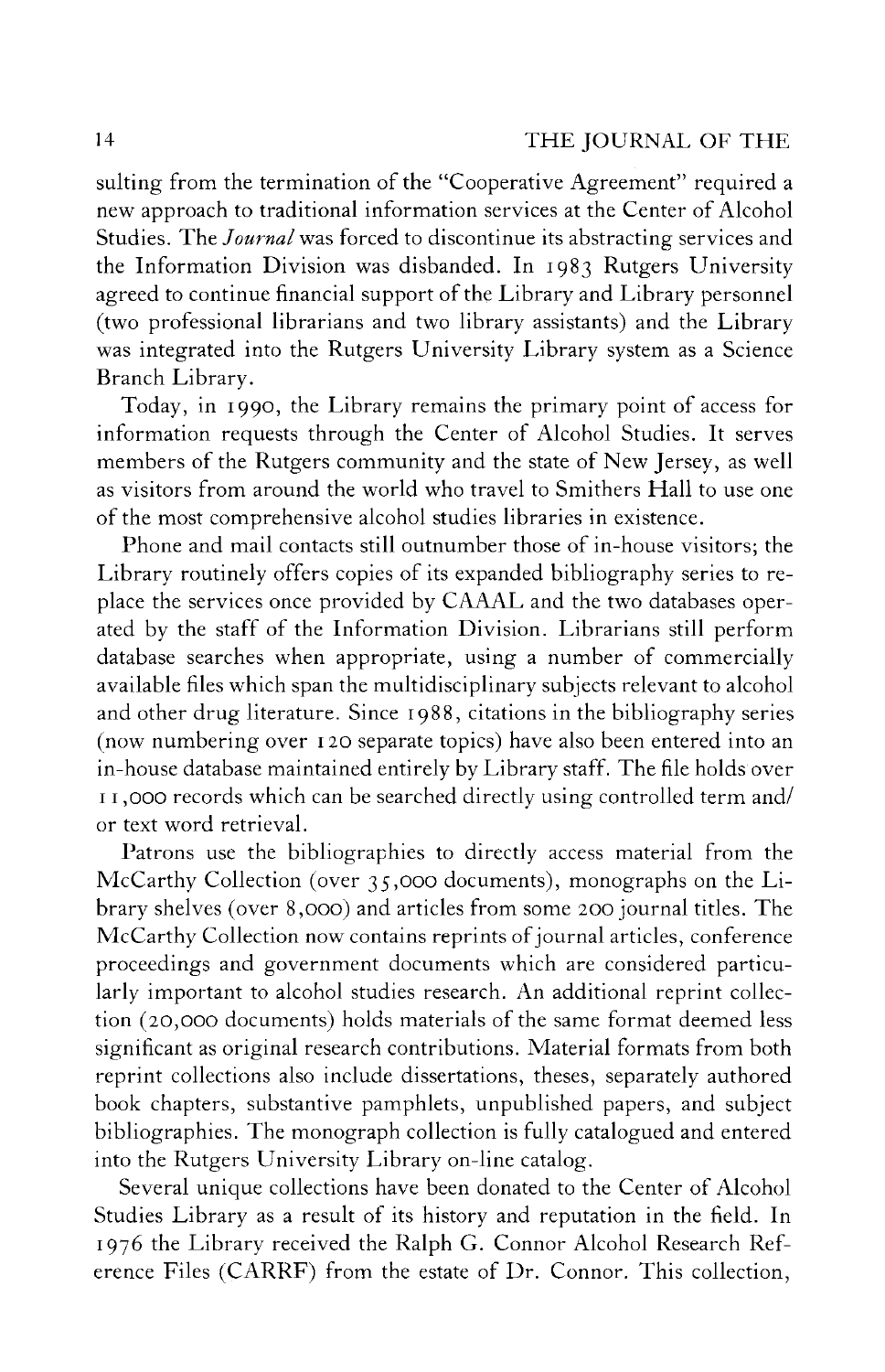maintained since i960 by Dr. Connor at Eastern Washington State College, is an archive of English language research instruments (questionnaires, interview schedules, surveys, etc.) that have been used to research aspects of drinking behavior and alcoholism.<sup>16</sup> The CARRF is now updated by Library staff and numbers over 500 instruments. There is an annotated index (author, title, subject) to the collection, which was revised by Penny Page in 1987.

In 1981 the Ohio Historical Society donated a large number of foreign language temperance materials first collected by the Anti-Saloon League of America. These materials include tracts, monographs, periodicals and yearbooks of United States foreign language temperance groups from 1900 through i960. The collection complements the existing archive and manuscript collections at the Center, which contain historical records of many institutions in the alcohol field, including a quantity of English language temperance papers.

The National Association of Lesbian and Gay Alcoholism Professionals (NALGAP), in 1987, requested Center Library space to house their archival collection of literature on chemical dependency and homosexuality. The NALGAP Library is a unique resource for the fugitive literature important to that population, and is being continually updated by bibliographers at NALGAP.

The National Council on Alcoholism bequeathed its institutional library to the Center of Alcohol Studies in 1988. Grant funds from the New Jersey State Library were received in 1989 to incorporate this uninventoried collection into the Library's holdings.

The Library and the Center's Division of Education and Training worked together with the State of New Jersey's Department of Higher Education to design the New Jersey Alcohol/Drug Resource Center and Clearinghouse, which began its activities in 1988. The Resource Center is administered jointly by Penny Page and Gail G. Milgram, Director of the Center's Division of Education and Training. Two Clearinghouse goals are to develop core collections of alcohol/drug education, treatment, and prevention materials and to disseminate information on those topics to residents of the State of New Jersey.

This state-funded program allows the Library to round out its comprehensive research collection with material on alcohol and other drugs appropriate for the general public and the educational community. For the

*<sup>16</sup> Ralph G. Connor Alcohol Research Reference Files (CARRF) Index.* New Brunswick, NJ: Rutgers Center of Alcohol Studies, 1976.